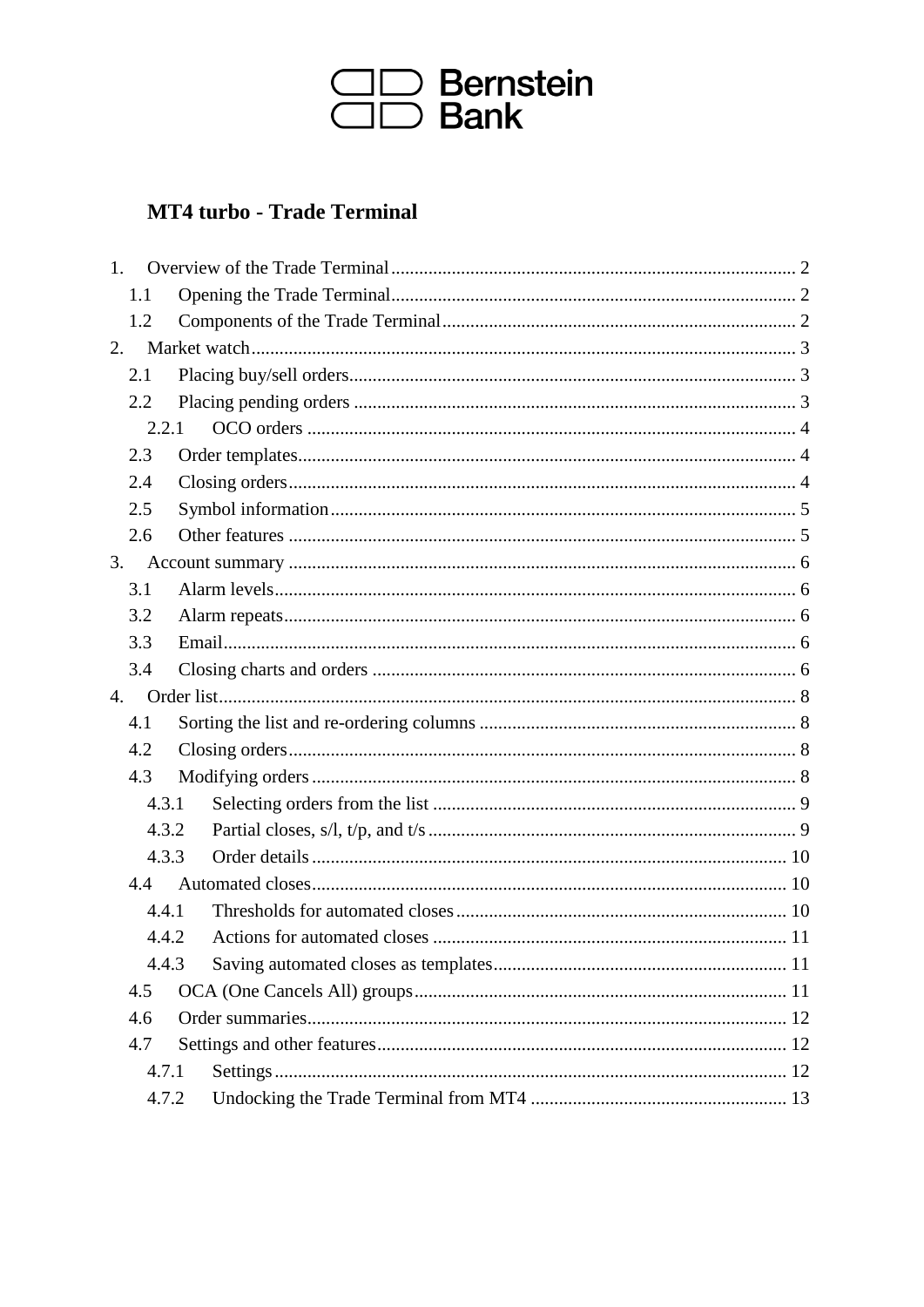

# <span id="page-1-0"></span>**1. Overview of the Trade Terminal**

## <span id="page-1-1"></span>*1.1 Opening the Trade Terminal*

You run the Trade Terminal by opening a chart for any symbol in MetaTrader 4, and then adding the Trade Terminal expert advisor (EA) to that chart: either double-click on the EA in the MT4 Navigator list, or drag the EA onto the chart.

Please note: you can only run one EA per chart in MT4. If an EA is already running on a chart, then adding the Trade Terminal to that chart will replace the existing EA. To run both the Trade Terminal and another EA, simply open more than one chart.

## <span id="page-1-2"></span>*1.2 Components of the Trade Terminal*

The Trade Terminal consists of three parts:

- Market watch
- Account summary
- Order list

You can minimise (i.e. contract) the account summary and order list by clicking on the doublearrows in their title bars. This devotes the maximum amount of space to the market watch.

The Trade Terminal shows all activity on your account, not just orders placed using the Trade Terminal itself. For example, if you are running an automated system, or you place manual trades using MT4's own built-in features, then this activity will be reflected in the Trade Terminal's account summary and order list.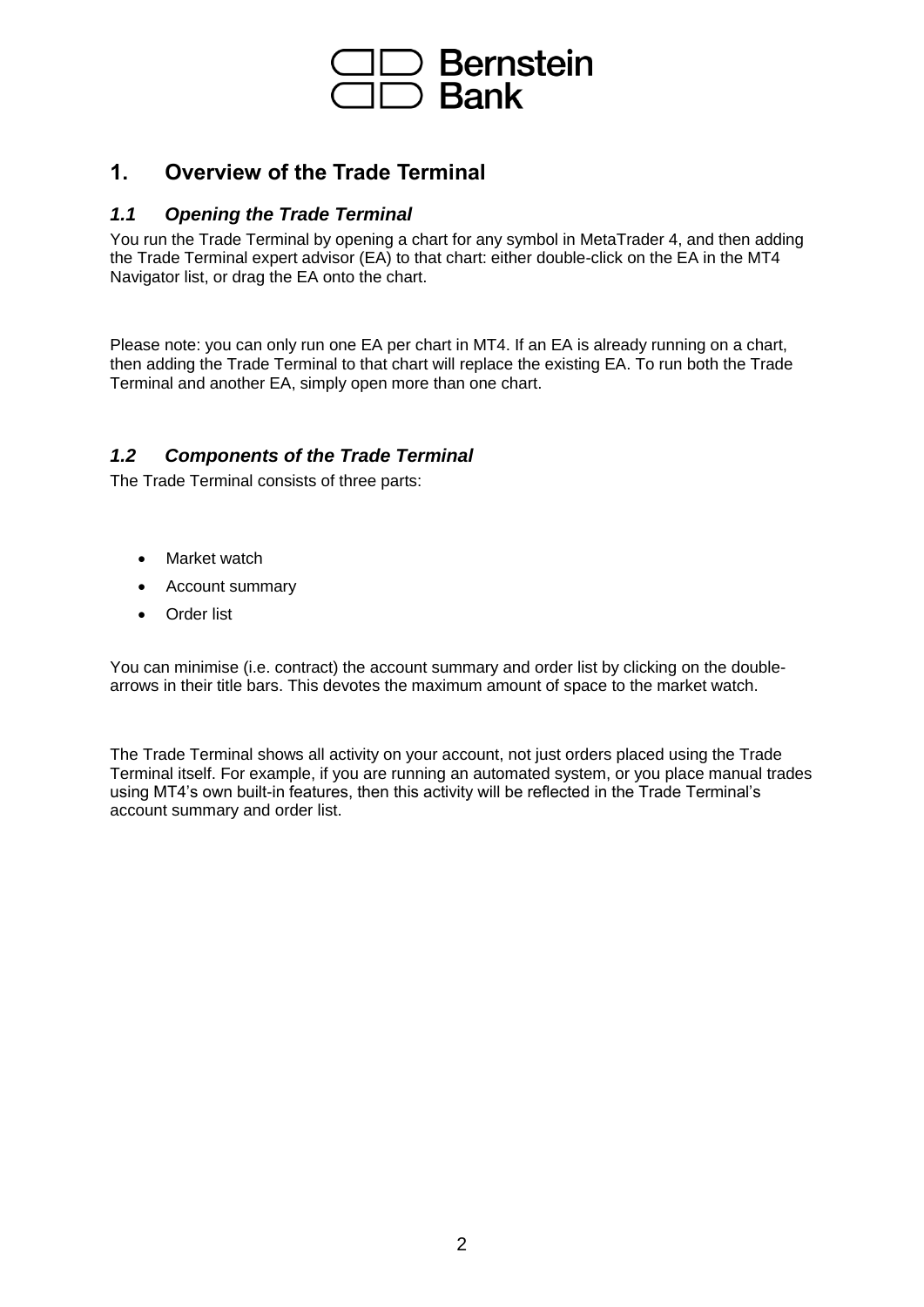

# <span id="page-2-0"></span>**2. Market watch**

The market watch displays a trading widget (or "deal ticket") for each symbol. Each one of these behaves in a very similar way to the on-chart Mini Terminal, which is described in a separate manual.

The symbols in the Trade Terminal's market watch synchronise with MT4's own market watch. In other words, to add or remove symbols from the Trade Terminal, you add or remove them from the MT4 market watch. The Trade Terminal will then synchronise its list within a few seconds.

Please note: the speed and processor usage of the Trade Terminal depends on the number of symbols being displayed.

## <span id="page-2-1"></span>*2.1 Placing buy/sell orders*

You can place a buy or sell order for each symbol in the market watch using the large green and red buttons. The status indicator at the top of each widget shows your current net position for that symbol, e.g. +0.10 if you are long 0.1 lots, or -0.10 if you are short 0.1 lots. You can quickly close all your open positions and pending orders for a symbol by clicking on this status indicator.

You can control the lot size on new orders, and set a stop-loss, take-profit, or trailing-stop using the fields above the buy and sell buttons.

You can also open calculators for each of these fields by holding down the Ctrl key while clicking on them. For example, if you are trading 0.25 lots, and you want a stop-loss which is equivalent to \$100, then you can Ctrl+click on the S/L field and tell the calculator to work out the number of pips which is equivalent to a fixed cash risk of \$100.

## <span id="page-2-2"></span>*2.2 Placing pending orders*

You can place pending orders (limits and stops) by clicking on the button and choosing "New order". You can choose the order type and entry price, stop-loss, take-profit etc.

The entry price for pending orders can be defined either as a fixed price (e.g. 1.23456) or as a number of pips. For example, if you choose a buy-limit and enter a value of 20 pips rather than a price, then the limit order is created 20 pips below the current price.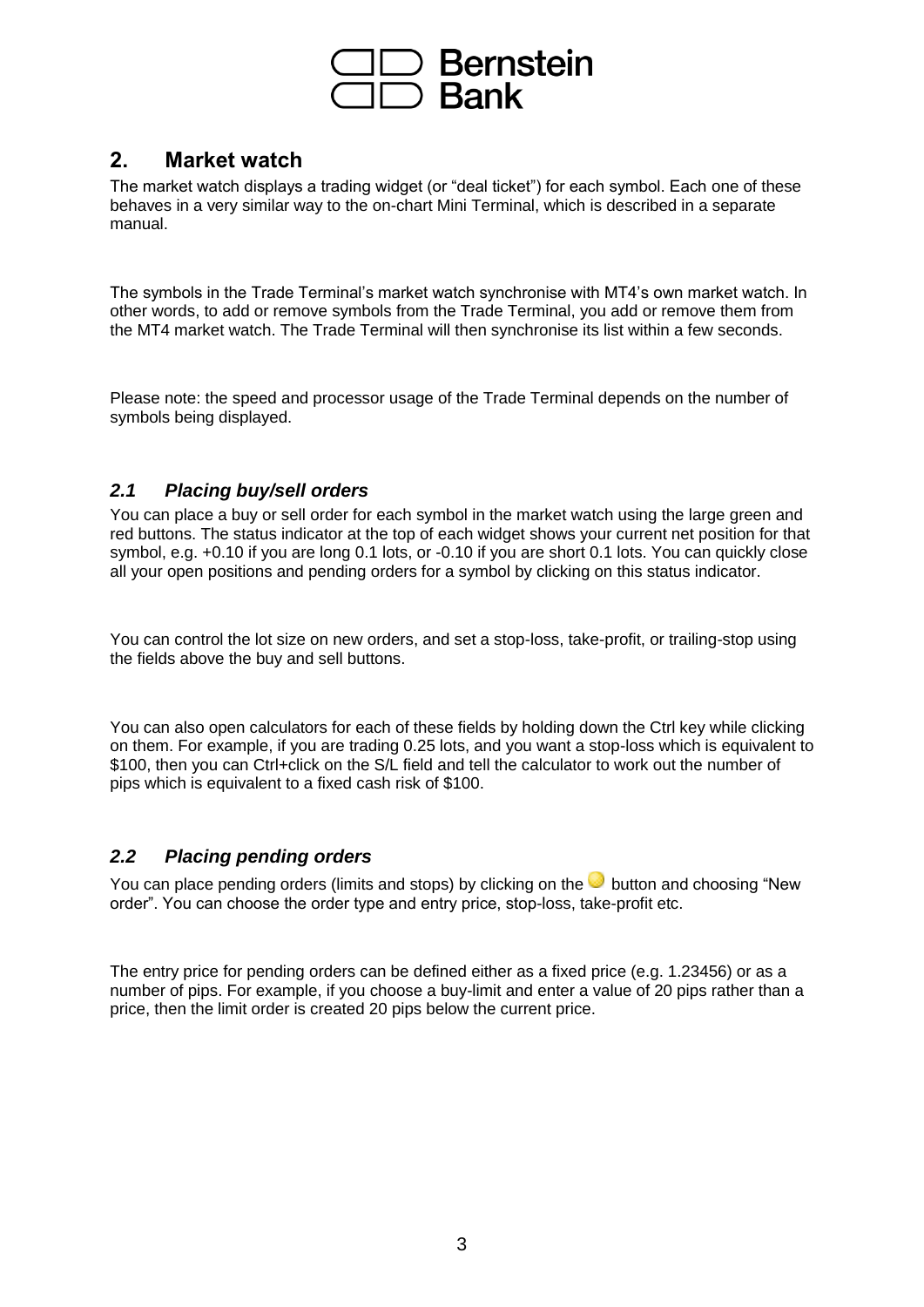

## <span id="page-3-0"></span>**2.2.1 OCO orders**

The new-order form also lets you place one-cancels-other (OCO) orders. There are two types of OCO order:

- "OCO breakout". You specify two prices, or two values in pips, either side of the current price, and the Trade Terminal places a buy-stop and a sell-stop. Once one of the pending orders is filled, the other is automatically cancelled. You would typically use this when you are expecting a major price movement, but you don't know whether the move is going to be up or down. For example, there are many trading strategies based around trading the breakout, in either direction, of yesterday's range.
- "OCO reversion". In this case the Trade Terminal places a buy-limit and sell-limit, rather than a buy-stop and sell-stop. You would typically use this if you are expecting a move in either direction followed by a return towards the current price – e.g. a bounce off yesterday's high or low.

## <span id="page-3-1"></span>*2.3 Order templates*

If there is a type of order which you place regularly – e.g. a buy-limit 20 pips below the current price, with a 100-pip s/l and  $t/p$  – then you can save this as a template for quick re-use in future:

- Click on the **button**, and choose "New order"
- Enter the details of the order
- Click on the "Save template" button and choose a name.

You can then quickly execute that saved template in future, in two different ways:

• Click on the button and choose the saved template from the Templates sub-menu.

Or:

- Hold down the Ctrl key while clicking on the **button**
- Choose the saved template from the list

## <span id="page-3-2"></span>*2.4 Closing orders*

You can close all open and pending orders for a symbol in two ways: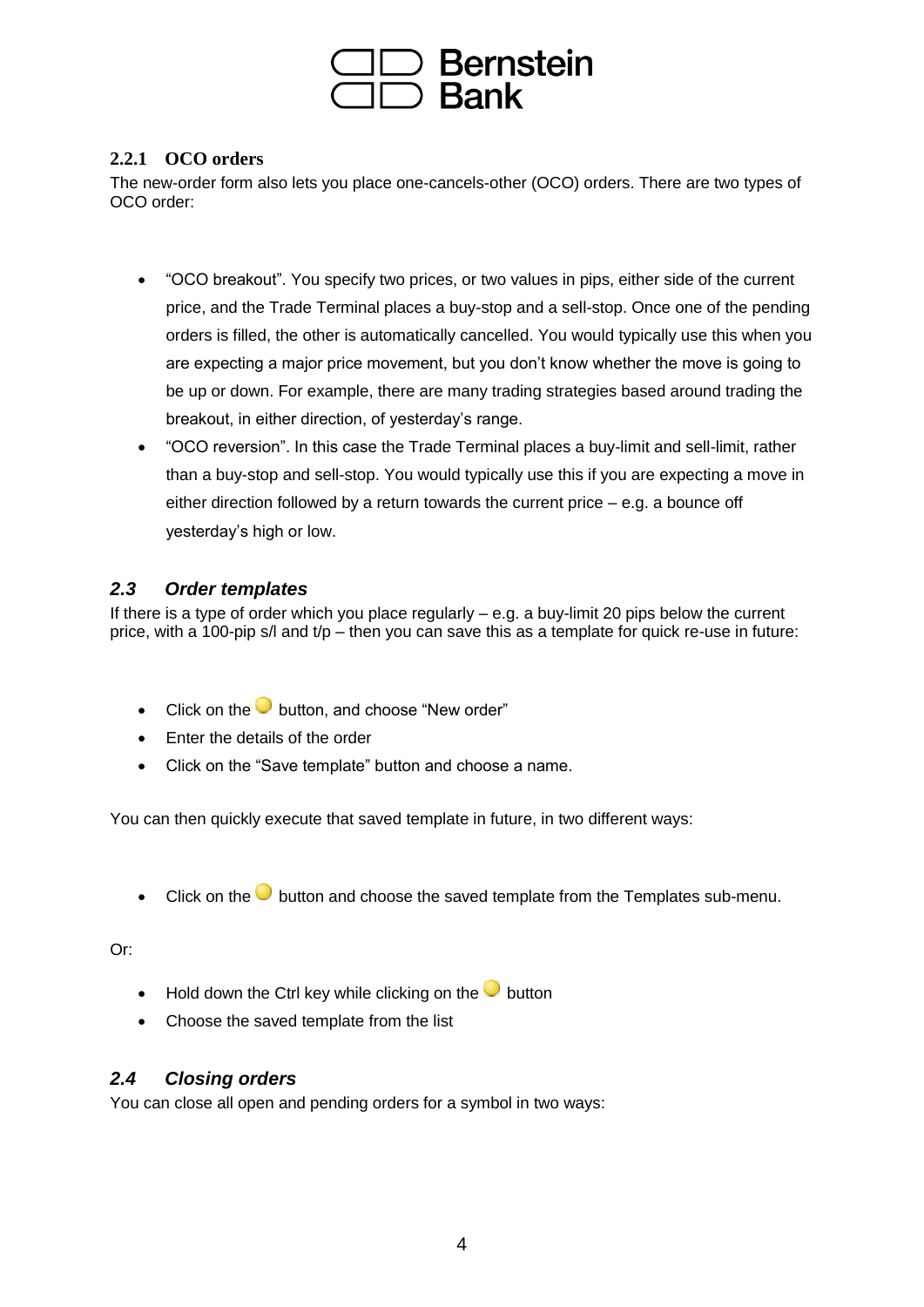

- By clicking on the position marker at the top of the symbol's widget: the text which reads +0.10, -0.50 etc.
- By clicking on the **button and choosing "Close position"**

# <span id="page-4-0"></span>*2.5 Symbol information*

You can view information about the symbol by clicking on the **button and choosing "Symbol**" information". This pops up a window showing the minimum price movement for the symbol, the minimum and maximum trade sizes etc.

## <span id="page-4-1"></span>*2.6 Other features*

You can quickly open a new chart for a symbol by clicking on the **button and choosing "New** chart".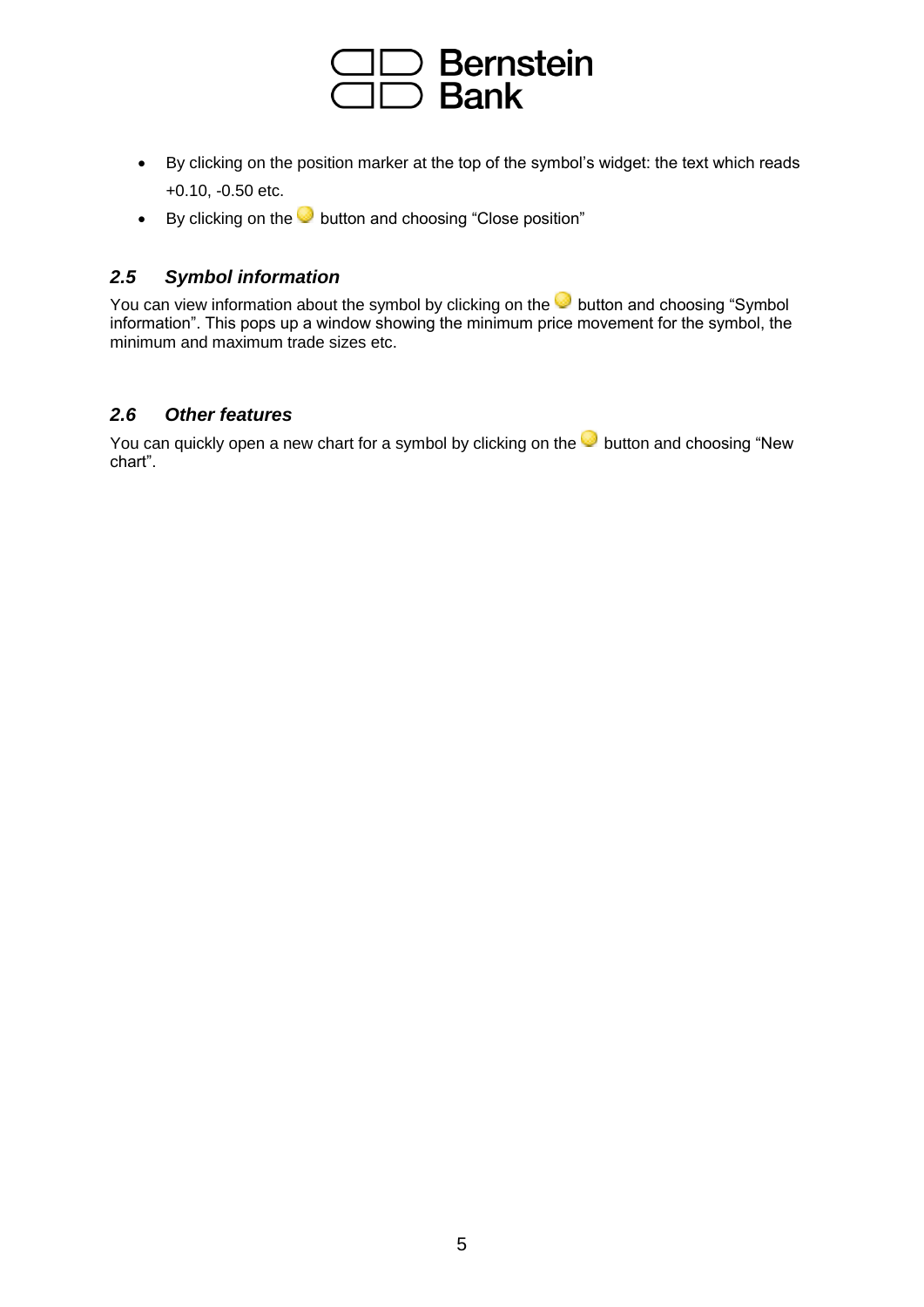

# <span id="page-5-0"></span>**3. Account summary**

The account summary shows key information about your account: balance, equity, floating P/L, free margin, number of open positions etc.

You can set an alarm on any entry by clicking on the bell icon next to it. For example, you can ask for an alarm when your free margin falls below \$1,000, or when the number of positions is zero (i.e. when all positions have been closed). Alarms are displayed as popup alerts in MT4, and can also be sent to you by email.

When an alarm has been created, the colour of the bell icon changes to yellow. If an alarm is then subsequently triggered, the colour changes to red.

# <span id="page-5-1"></span>*3.1 Alarm levels*

You set an alarm by specifying a threshold (e.g. 1000) and choosing whether the alarm should go off when the value exceeds the threshold, or falls below it, or is exactly equal to it, or not equal to it. For example, if there are currently 2 open positions and you want to be notified if this changes in any way, then you would enter the value 2 for the alarm and choose the option "not equal to".

## <span id="page-5-2"></span>*3.2 Alarm repeats*

Alarms can either be turned off once they are triggered, or they can be set to repeat. A repeat period tells the terminal to ignore the alarm for a certain number of minutes. For example, if you have asked for an alarm when free margin falls below \$1000, then the repeat period prevents the alarm being triggered over and over again every few seconds if free margin keeps bouncing between \$999 and \$1001.

## <span id="page-5-3"></span>*3.3 Email*

You can get an email notification when an alarm is triggered, as well as having the standard alert pop up on screen. In order to receive email you need to turn on MT4's email settings, which you can configure using the main Tools/Options/Email menu in MT4.

# <span id="page-5-4"></span>*3.4 Closing charts and orders*

You can configure two extra actions to take place when an alarm is triggered: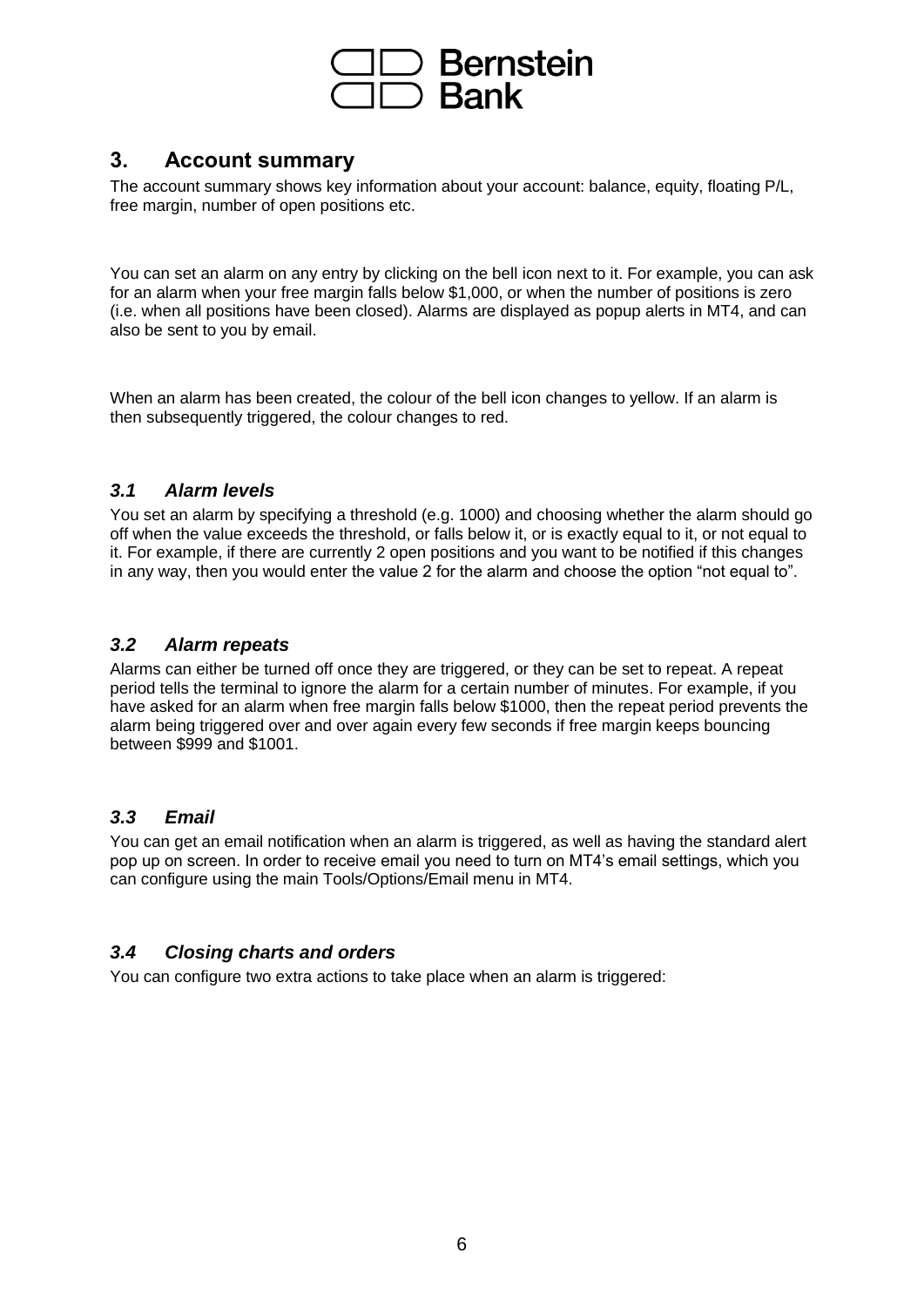

- Close all orders. When the alarm is triggered, this option attempts to close all open positions and delete all pending orders. It would typically used in relation to an alarm on free margin, where you want to close out your positions in order to prevent a margin call.
- Close all charts. This option closes all charts in MT4 apart from the Trade Terminal's own chart. The main purpose of this is to prevent automated systems (EAs) on other charts from placing any further trades.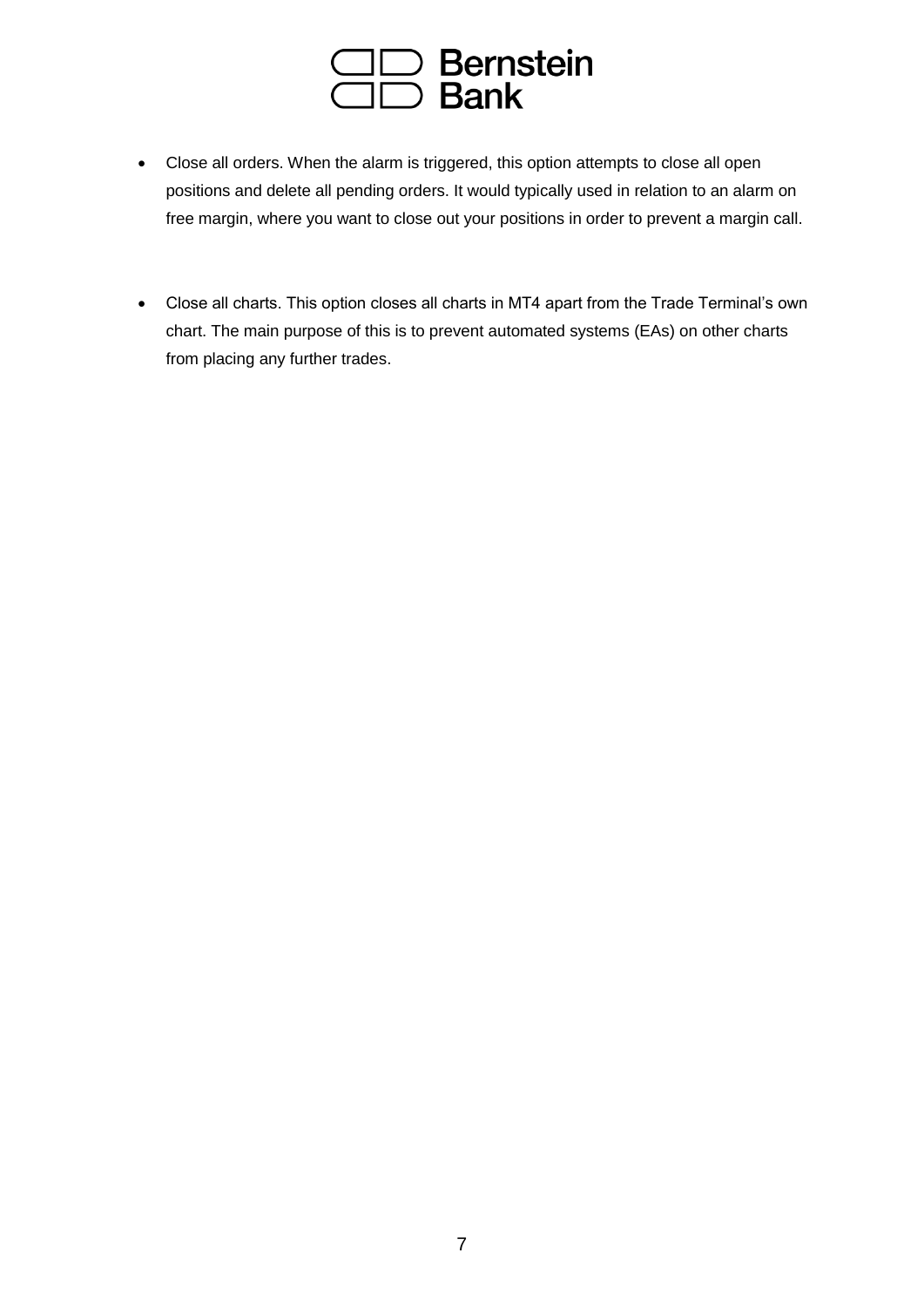

# <span id="page-7-0"></span>**4. Order list**

The order list shows all the open positions and pending orders on your account, and provides facilities for managing those orders. It replicates the information from MT4's own order list, and includes some extra details such as trade duration and profitability in pips.

N.B. If the  $\aleph$  icon next to an order changes to  $\aleph$  then it indicates that the Trade Terminal is carrying out some kind of automated action on the order: a trailing stop, or an automated close, or that the order is part of an OCA group. You can check which actions are being carried out by clicking on the icon and choosing "Tasks in progress".

#### <span id="page-7-1"></span>*4.1 Sorting the list and re-ordering columns*

You can sort the order list by any of its columns: simply click on a header such as "Ticket" to sort in ascending order, and then click again to re-sort in descending order.

You can also re-arrange the columns in the list by dragging the headers: press and hold the left mouse button over a header, and then drag the mouse pointer to the new location where you want to put the column.

# <span id="page-7-2"></span>*4.2 Closing orders*

You can close an open position or delete a pending order by clicking on the  $\bullet$  button next to it.

The "Close" option on the toolbar above the order list contains options for closing multiple orders: close everything, close all losers etc.

As described above, you can close all the orders for a particular symbol by using its widget in the market watch. (It is also possible to close all the orders for a symbol by opening a summary of your orders by symbol, and then using the  $\Re$  icon for the symbol and choosing the "Close" option.)

# <span id="page-7-3"></span>*4.3 Modifying orders*

You can carry out a number of actions on orders: partial close, change s/l, set a trailing stop etc. These options are available in a number of places, and appear as a pop-up menu:

- By clicking on the  $\mathbb{R}$  icon next to an individual order.
- By choosing "All orders" under Tools on the menu bar above the order list. The pop-up menu will then carry out an action such as a partial close on every order.
- By selecting some of the orders in the list (see below) and then choosing "Selected orders" from the Tools menu.
- By clicking on the  $\aleph$  icon in a summary window (see below).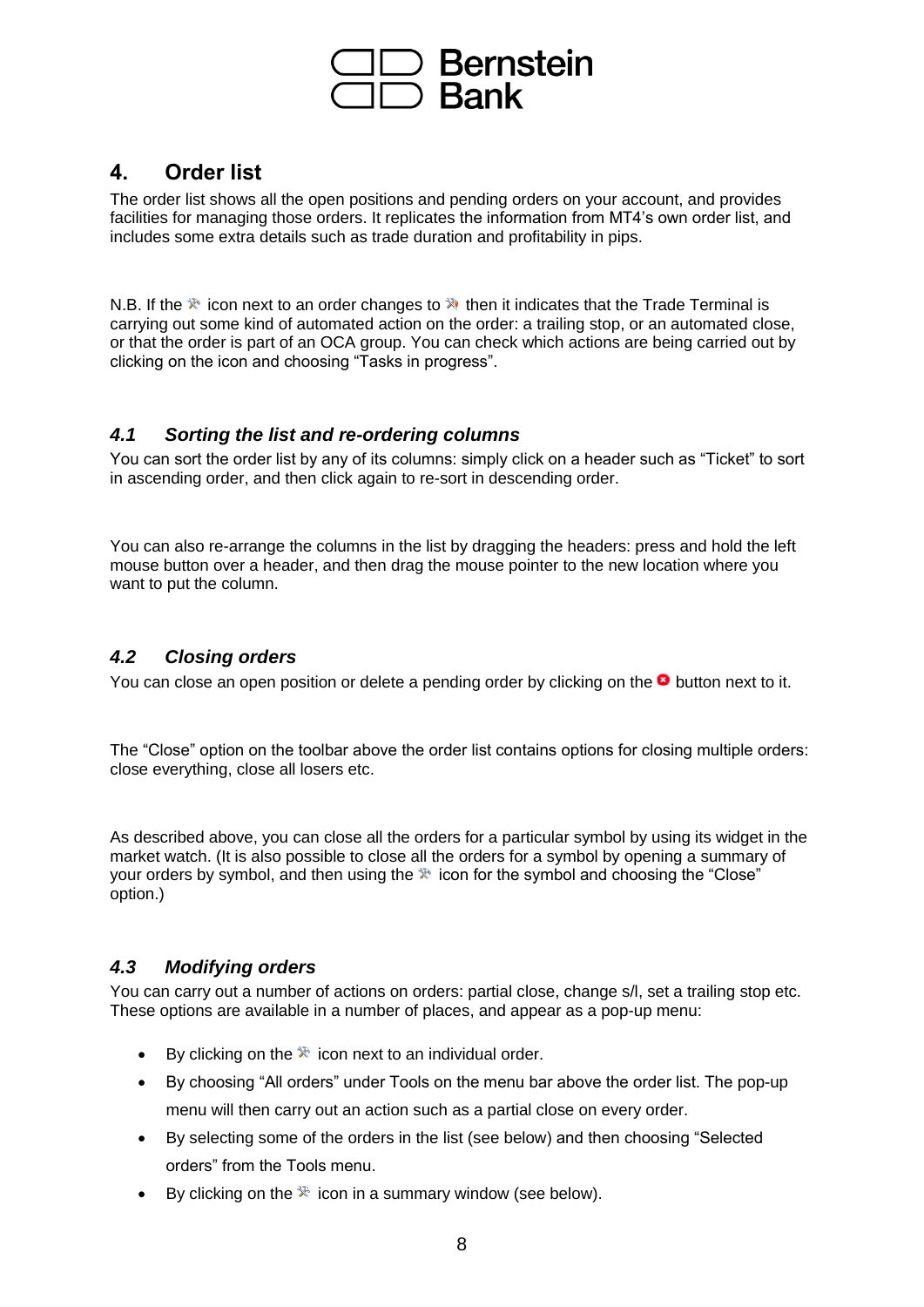

#### <span id="page-8-0"></span>**4.3.1 Selecting orders from the list**

You can select some of the orders in the order list and then carry out actions only on those specific orders. The order list follows the standard behaviour for a Windows application:

- Clicking on an entry selects that row (and de-selects any existing entries).
- Using Shift+click selects all the entries between the current selection and the item now being clicked on. For example, if there are 5 entries in the order list and you want to select items 2 through 4, then you click on item 2 and Shift+click on item 4.
- Using Ctrl+click "toggles" an entry: i.e. selects it if it is currently de-selected, or de-selects it if currently selected. Therefore, you can select all the entries in the list except by one by clicking on the first entry, Shift+clicking on the last entry, and then Ctrl+clicking on the order you want to leave out.

Once you have selected some entries in the order list, you can use the "Selected orders" option on the Tools menu. This will be disabled (greyed out) if no orders are currently selected.

## <span id="page-8-1"></span>**4.3.2 Partial closes, s/l, t/p, and t/s**

You can do a partial close of an order, or set/modify its stop-loss (s/l), or its profit target (t/p), or its trailing stop (t/s). The values for stop-losses and profit-targets are specified in pips, though the s/l and t/p can also be set to break-even, i.e. the order's entry price.

A partial close cannot always be processed exactly: for example, you cannot do an exact 50% partial close of an order for 0.03 lots, because 0.015 lots is not a permitted size. Partial closes always round down to the nearest lot size permitted by your broker. For example, if you ask to close 50% of an order for 0.03 lots, then the software will close 0.01 lots, leaving an order for 0.02 lots.

Please note: trailing stops are processed by the Trade Terminal software, not by your broker. The trailing stop will cease operating if you close the Trade Terminal (or MT4).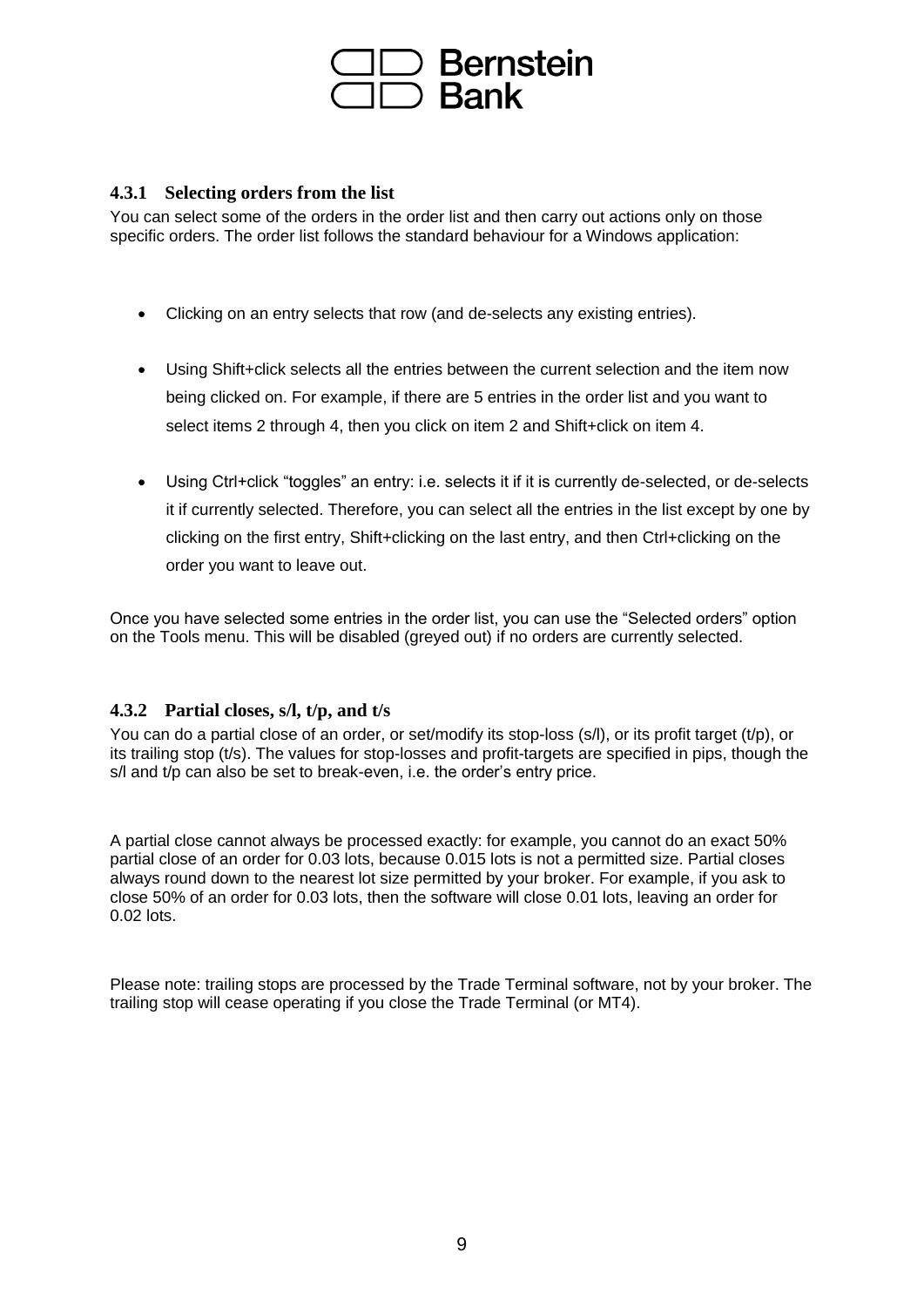

#### <span id="page-9-0"></span>**4.3.3 Order details**

You can also open a pop-up window for each order by clicking on its ticket number, or by clicking on the  $\mathbb{R}$  icon and choosing "Edit..."

The pop-up window shows how close the s/l and t/p are to being hit (e.g. for long orders, the distance from the current bid price to the s/l), and the cash effect on the balance if the s/l or t/p is hit. The current profit for the order shown in the top-right of the window can be switched between cash and pips by clicking on it.

You can close the order using the red button, and you can change the s/l, t/p or trailing stop by clicking on those options.

#### <span id="page-9-1"></span>*4.4 Automated closes*

Automated closes let you define rules for exiting an open position. These can consist of multiple parts (e.g. scaling out of a position when profit thresholds are met), and can include visual and email alerts. Automated closes can also be saved as templates for quick re-use in future.

Please note: automated closed are processed by the Trade Terminal software, not by your broker. They will cease operating if you close the Trade Terminal (or MT4).

You create an automated close, or run an existing one, by choosing "Automated close" from the Tools menu for an order (or multiple orders), and then choosing "Create" to define a new automated-close rule, or "Edit" if there is already an active automated-close on the order.

Each automated close can consist of any number of stages: for example, close 50% of the order and set a break-even stop when it reaches 20 pips of profit, and close the remainder of the order when it reaches 30 pips. You simply click on the "Add a rule" link to add a stage to the automated-close.

#### <span id="page-9-2"></span>**4.4.1 Thresholds for automated closes**

<span id="page-9-3"></span>At the top of each stage of an automated close, you choose the threshold when this rule is applied. You select the criterion, such as the order's profit in pips or duration, and the value for the threshold. For example, to carry out an action once an order has been open for an hour, you choose "order duration", "greater or equal to", and enter the value 60.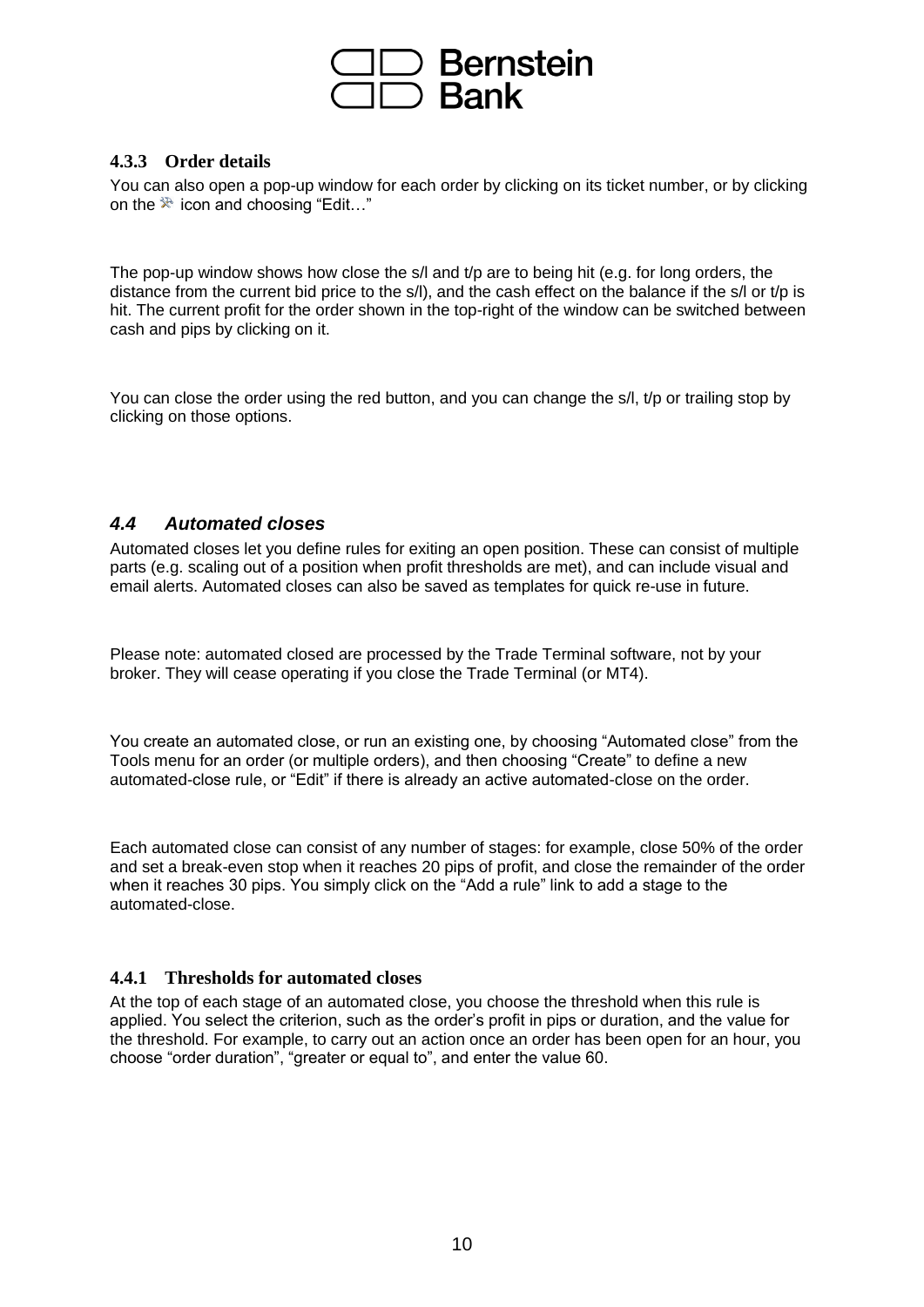

#### **4.4.2 Actions for automated closes**

In each stage of an automated close you can carry out a number of actions such as closing part or all of the order, or setting a stop-loss or trailing stop, or sending an alert by email. You simply tick the box next to each action which you want to carry out and fill in the corresponding setting such as the percentage of the order to close.

Please note that the percentage of an order to close is specified in relation to its original size, not the current size following any previous partial closes. For example, if you have two stages, and each of them is configured to close 50% of the order, then the order will be completely closed when the second stage is reached. (In other words, this does **not** close 50% of the order, and then close 50% of the remainder, leaving 25% of the original order open.)

#### <span id="page-10-0"></span>**4.4.3 Saving automated closes as templates**

Once you have defined an automated close, you can save it as a template by clicking on the "Save template" button. A saved template can then be applied to an order in future by choosing "Automated close" from the Tools menu and selecting the template from the sub-menu.

You can organise your list of saved automated-close templates, removing any which you no longer need, by choosing "Manage templates" from the sub-menu.

# <span id="page-10-1"></span>*4.5 OCA (One Cancels All) groups*

The Trade Terminal lets you create a one-cancels-all group of pending orders: a group where all the remaining orders are automatically deleted when one of the orders is filled. (An OC*O* order is simply an OCA group where there are only two orders in the group.)

Please note: OCA groups are processed by the Trade Terminal software, not by your broker. They will cease operating if you close the Trade Terminal (or MT4).

You create an OCA group by choosing "Create OCA group" from the OCA menu. This option is only available if you have at least two pending orders. You simply choose a name for the group, so that you can recognise it in future, and tick the pending orders which you want to include in the group.

A single order can belong to multiple OCA groups, and orders in a group can be for different symbols.

You can delete an OCA group by choosing "Delete OCA group" from the OCA menu. Please note that this does not delete the pending orders; it only stops the Trade Terminal from running the OCA rule on those orders.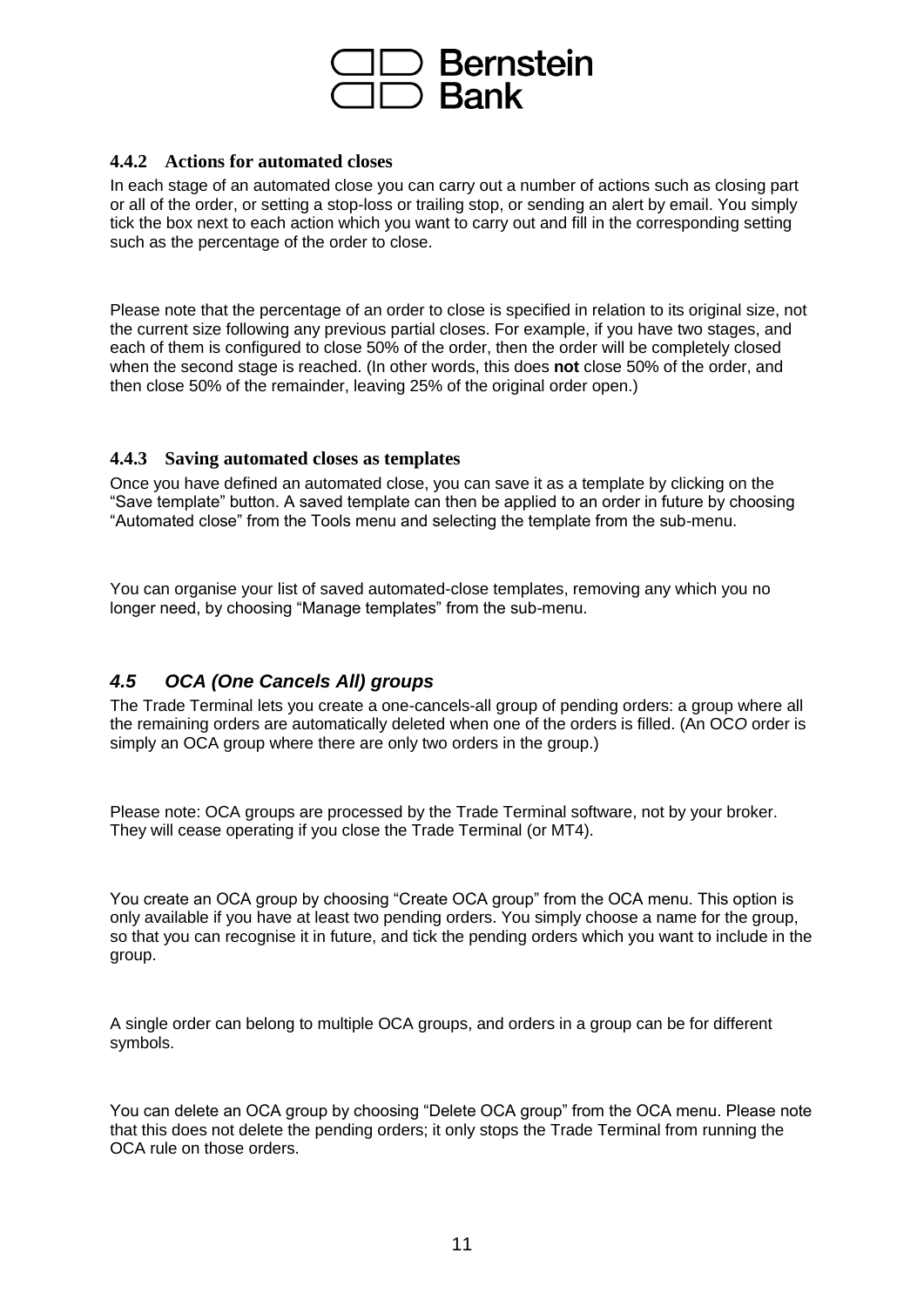

## <span id="page-11-0"></span>*4.6 Order summaries*

You can view summaries of your open positions by symbol, or direction, or duration etc, using the Summary menu on the toolbar above the order list.

This pops up a floating window containing aggregated information about the orders such as their combined profitability in cash and pips, and their total volume. The summary contains separate sets of columns for open positions and pending orders.

You can carry out actions on all the orders in a category by clicking on its  $\mathbb R$  icon. This displays the tool menu described above.

## <span id="page-11-1"></span>*4.7 Settings and other features*

#### <span id="page-11-2"></span>**4.7.1 Settings**

You can control the settings for the Trade Terminal (and also all copies of the on-chart Mini Terminal) by choosing "Confirmations and preferences" from the Settings menu in the toolbar above the order list.

The options available may depend on your broker, but you will typically see the following settings:

- Confirm new orders. Turns on or off confirmations when you place a quick order by clicking on the green and red buy and sell buttons in a trading widget.
- Confirm close-all. Turns on or off confirmations when you close all the orders for a symbol by clicking on its status indicator.
- Hedging mode. By default the Trade Terminal is usually installed in hedging mode, which is the standard behaviour for MT4 as a whole: if you place a buy order and then place a sell order for the same symbol (or vice versa), the software will create two open orders. (Please note that hedging is not permitted on US brokers:, a sell order will be rejected if you already have an open buy order.) However, you can also choose to run the software in non-hedging mode. If you have an open buy order, and you place a sell order, then the sell closes the buy rather than creating a new order. For example, if you are long 0.3 lots, and you sell 0.1 lots, then you will be left with a buy order for 0.2 lots. Alternatively, if you are short 0.2 lots, and you place a buy order for 0.3 lots, then you will be left with a buy order for 0.1 lots.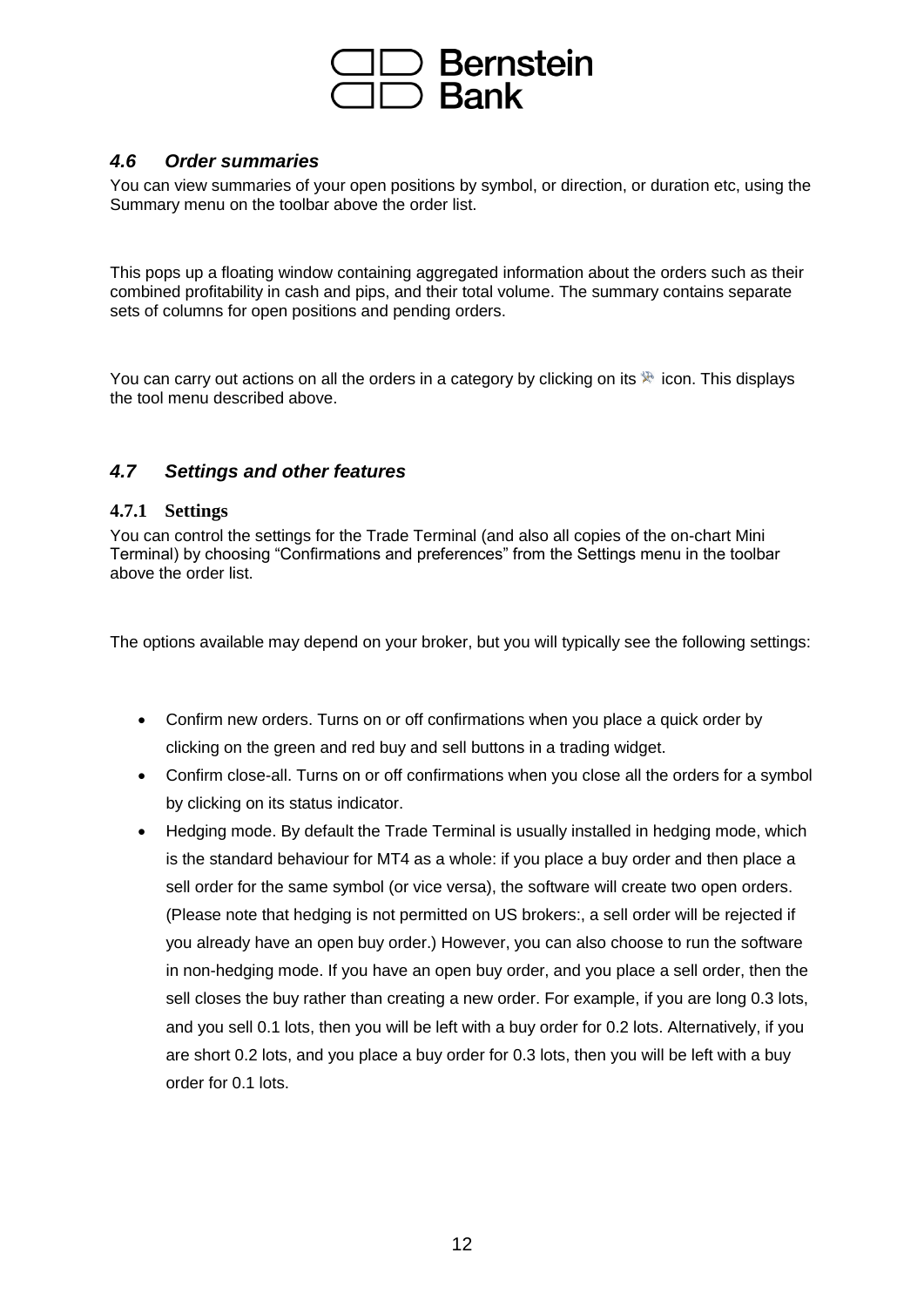

## <span id="page-12-0"></span>**4.7.2 Undocking the Trade Terminal from MT4**

You can "undock" the Trade Terminal from MT4 into its own free-standing window, by choosing "Undock terminal" from the Settings menu. If your computer has multiple monitors, then you can obviously place the MT4 window on one monitor and the Trade Terminal window on another monitor.

You can continue trading, and modifying orders etc, while the Trade Terminal is undocked. When you want to re-dock the Terminal, you simply click on the option on the Settings menu again.